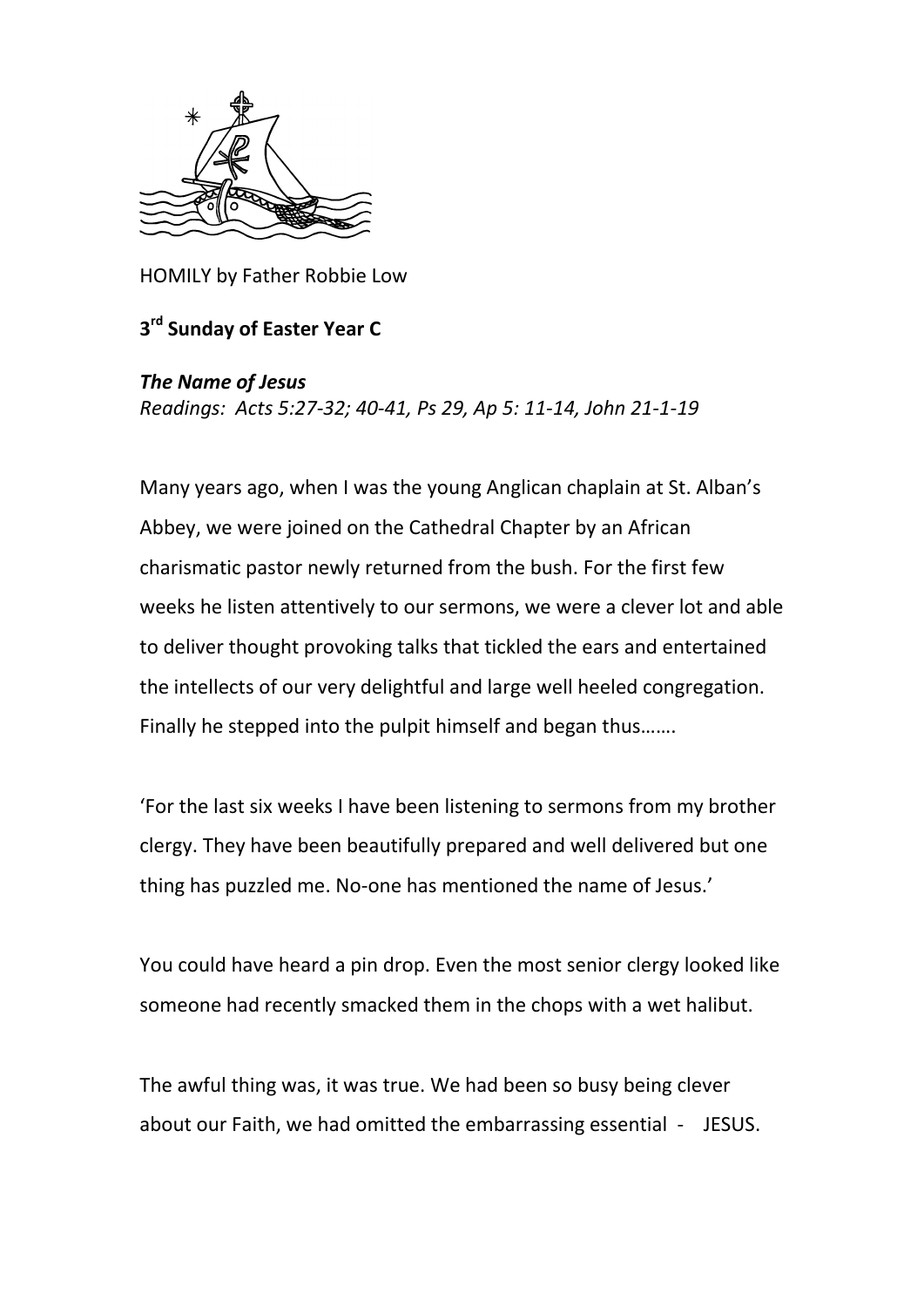For the next few weeks, I can tell you, Jesus got more name checks in the homilies than He had done for months. And it was a great lesson to me. I had joined to proclaim Jesus. How come He was now playing second fiddle to my cleverness?

Jesus, name above all names, and we had edited Him out.

This all came back into my mind this week for two reasons. One is obviously the reading from the Acts of the Apostles. The second is something Pope Francis said.

Pope Francis told his congregation a story. He said: "A humble man works in the curia of Buenos Aires. He has worked there for 30 years, he is the father of eight children. Before he goes out, before going out to do the things that he must do, he always says: 'Jesus!' And I once asked him: 'Why do you always say Jesus?' 'When I say Jesus'- this humble man told me – 'I feel strong, I feel I can work, and I know that He is with me, that He keeps me safe'."

Pope Francis continued: "This man never studied theology, he only has the grace of Baptism and the power of the Spirit. And this testimony, did me a lot of good too, because it reminds us that in this world that offers us so many saviours, it is only the name of Jesus that saves."

Of course you would expect the Holy Father to say that because he is a Jesuit – one of Ignatius' 'Jesus Boys', to be known forever by the Holy Name alone.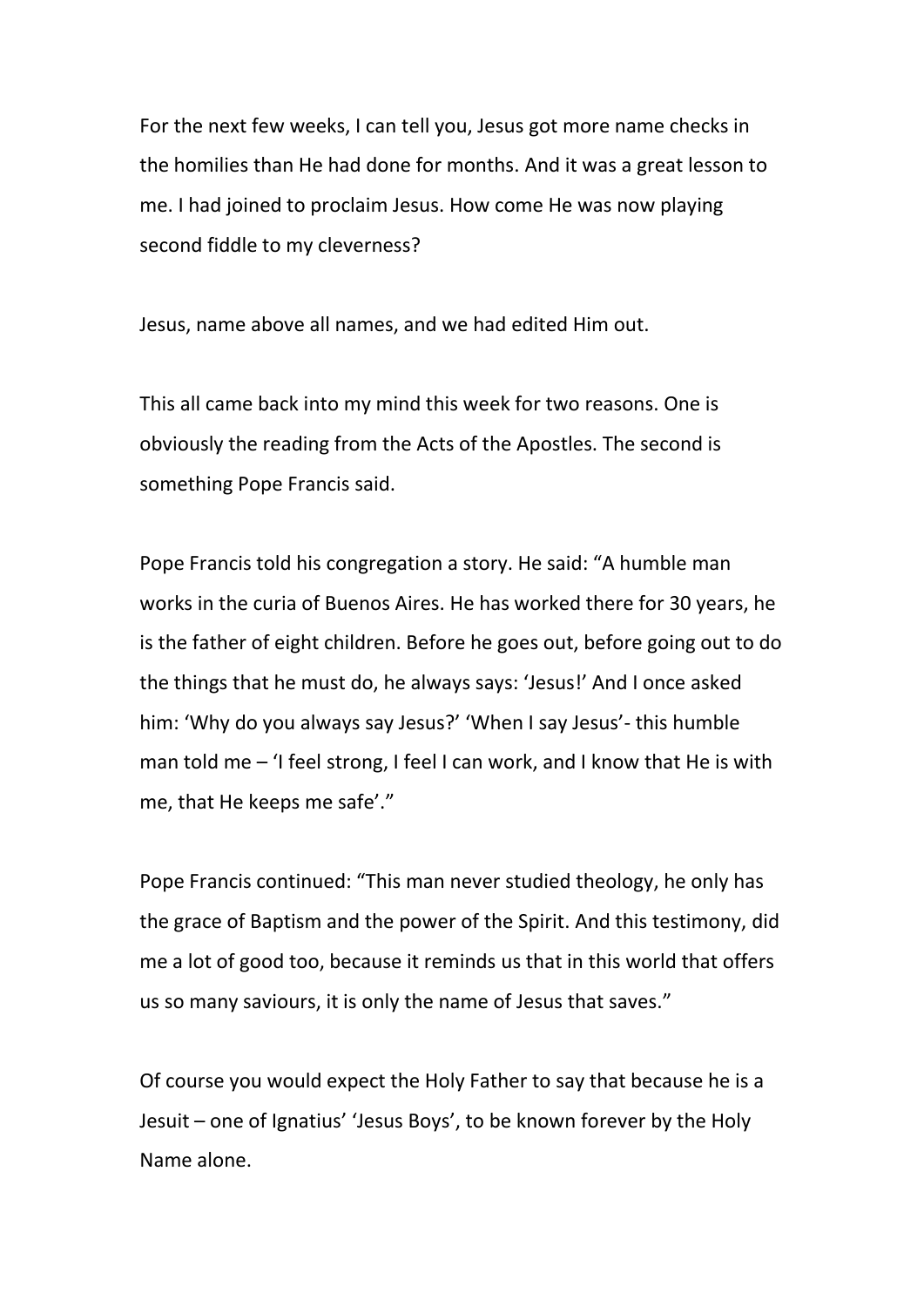If you go into their church in Rome, Il Gesu – the Jesus, and lie on the floor of the nave, you will see the most amazing ceiling. It is a three dimensional masterpiece with the demons and the wicked cascading downwards while the faithful, led by the bambini, the children, ascend ever upward toward the glorious light of heaven.

That light is inscribed with the name of JESUS.

All of these are reminders of the power of the Name.

This morning's reading tells us of what ancient origin this power lies. The Sanhedrin demands that the Apostles, only recently miraculously released from prison, stop preaching in the name of Jesus – scarcely surprising when several thousand in Jerusalem had already turned to Christ as a result of preaching Jesus.

'You have filled Jerusalem with your teaching', the High Priest complains. 'Stop preaching in the Name of Jesus'.

Eighty years later the Roman governor of Bithynia will write to the Emperor Trajan to ask his advice on dealing with those who own the name of Christ. He has got rather tired of executing them.

Pliny is unable to find anything immoral with which to charge them. Indeed, after torturing deaconesses, he discovers that they sing hymns to Jesus and promise to pay their debts, never steal, lie or commit adultery and then eat together. Innocent of anything immoral or illegal,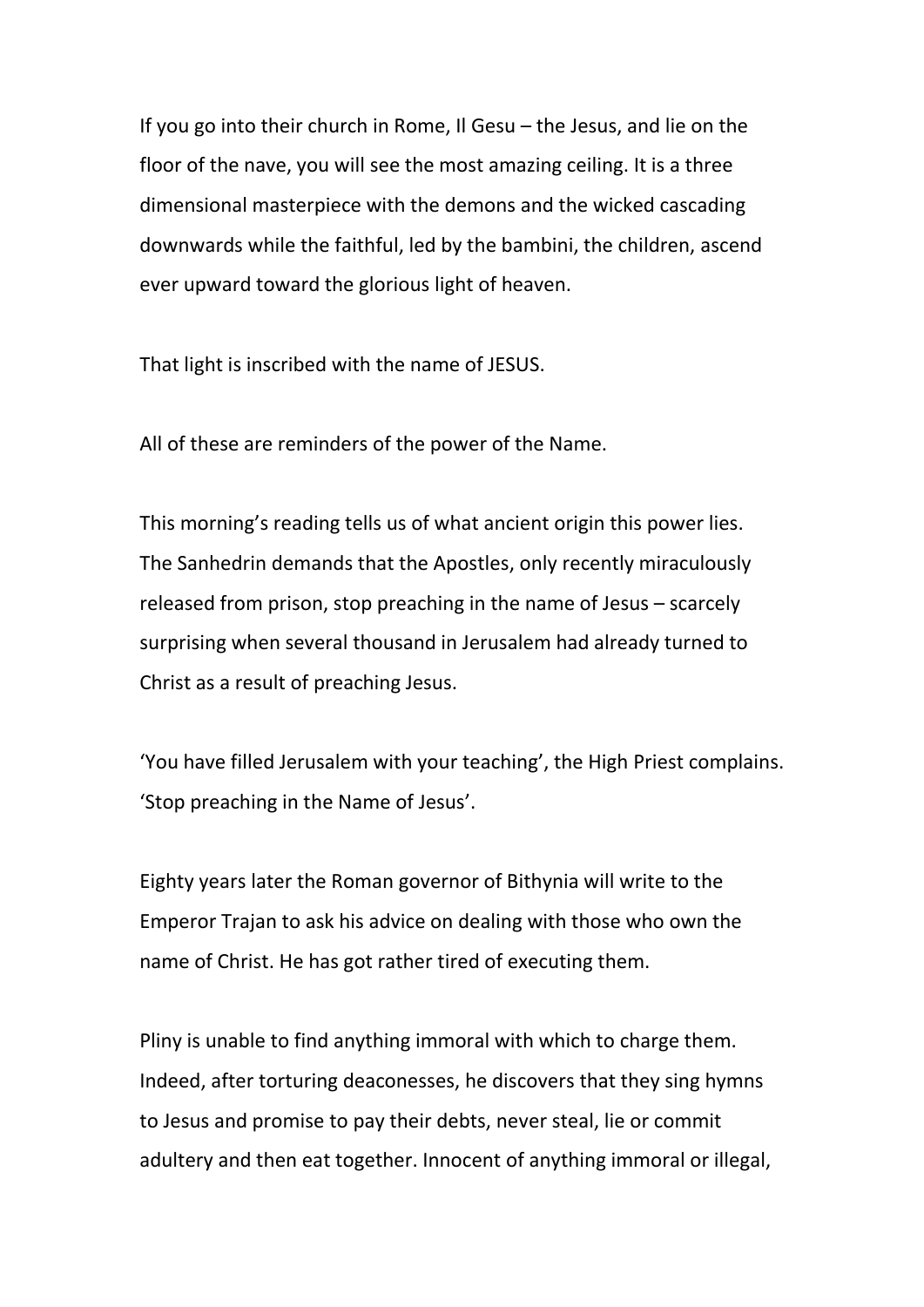Pliny wonders if it is enough that they claim the name of Christ.

It is.

Such is the power of the Name.

At the Name of Jesus, demons flee.

At the Name of Jesus salvation may be found.

At the Name of Jesus wandering wilful Man turns back to God and in repentance and reconciliation finds peace and restoration and life eternal.

Christians can never cease to proclaim the Name of Jesus.

As the Apostles tell the rulers of the Sanhedrin, 'Obedience to God comes before obedience to men'.

And here there is an unfortunate edit in the lectionary – part of the text is omitted. Scripture tells us that the Sanhedrin ordered that the Apostles be flogged before being released. Hence the final line that says 'they were glad to have had the honour of suffering for the sake of the Name.'